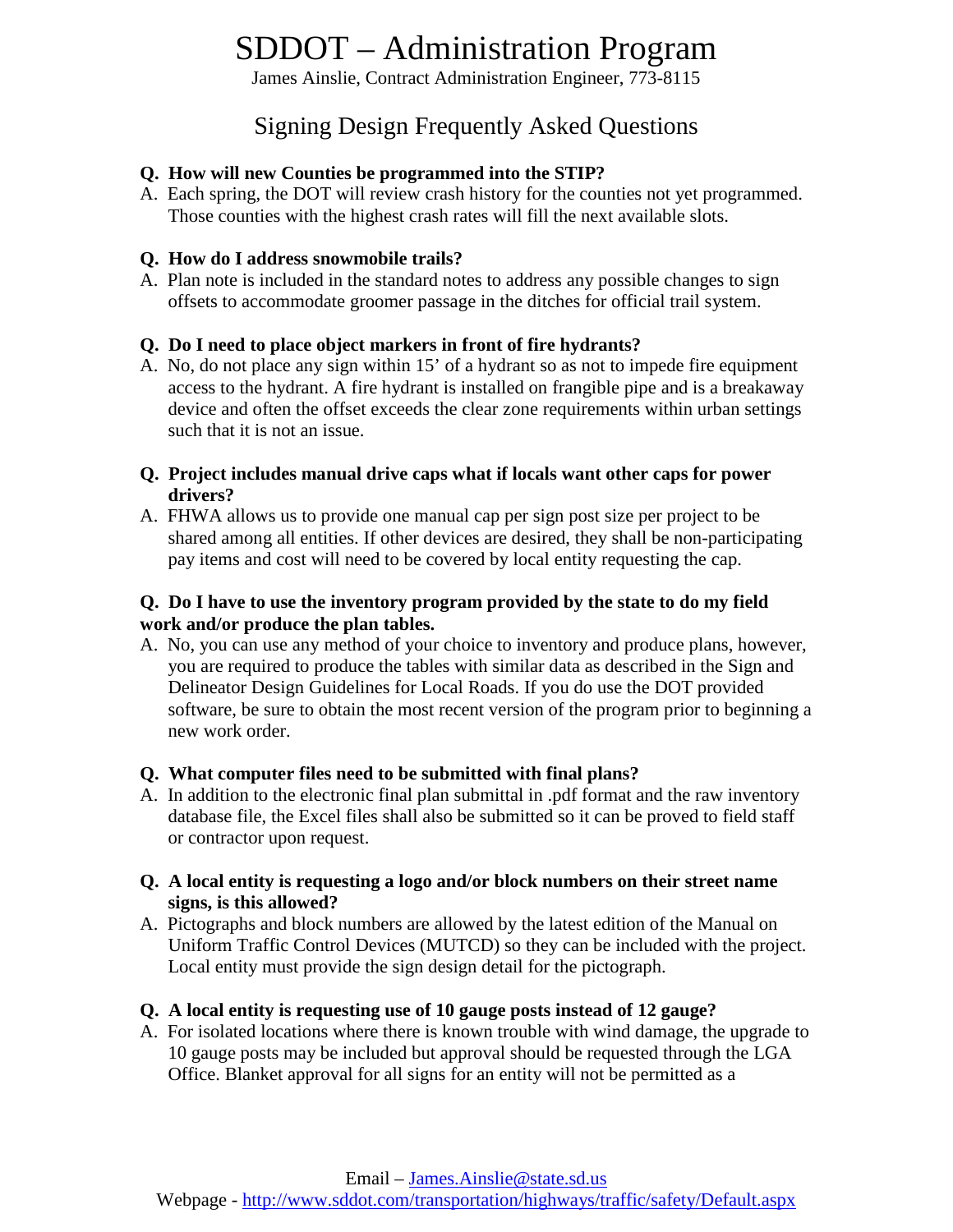James Ainslie, Contract Administration Engineer, 773-8115

participating costs so if a LPA wishes to upgrade, cost of the upgrade will need to be covered by the local entity.

- **Q. Standard Plate 632.40 Guardrail Delineation specifies for bridges, is this standard to be used for all guardrail?**
- A. Yes, standard notes state "All guardrail shall be delineated as per Standard Plate 632.40."

### **Q. Can historical markers be replaced with the sign safety projects?**

- A. No, local entity should contact State Historical Preservation Office for a replacement sign as they have agreements with the sponsor for replacement. Note that we can replace the sign posts if it does not meet current standards.
- **Q. If a Minimum Maintenance or No Maintenance starts at the intersection and we are placing an advisory speed with the assembly, do we also need to place a regulatory speed in the same vicinity if the section is coming off of a state highway or from a county to a township or town?**
- A. In most cases, if the No or Minimum Maintenance starts at the intersection and there is an advisory speed recommended for that section of road, it would not be necessary to install the regulatory sign. However, if the road has another outlet onto another road, there should be a regulatory speed at that point where the advisory ends on the No or Minimum Maintenance. In these cases it would also be beneficial to install a Next X Mile as applicable as a second sub plaque under the No or Minimum Maintenance sign along with the advisory.

### **Q. Which roads should be surveyed for the sign project?**

A. Use the roadway inventory data as provided through the official record at DOT. This data can be viewed online at DOT website by selecting Interactive Road System Map that is available on our main webpage.

#### **Q. What should I do if a map provided by Town, County, or Township shows something different then what is officially recorded at DOT?**

A. At the time you receive the maps, ask the owners if any are recent additions that had just been submitted to a planning district or the County Auditor. Call DOT for followup before inventorying the roadway.

#### **Q. We have BIA routes on our project; can we replace the BIA route markers?**

- A. Yes, contact LGA and obtain the sign design detail for the BIA route marker to be used.
- **Q. We have routes on our project that just go into water and they are part of the GFP land, do we still put in barricades?**
- A. Yes, we are not restricting access but have a duty to warn/notify the traveler of the hazard on a public road regardless of the property that it leads to. Recommend following special detail L70 or L71 as appropriate.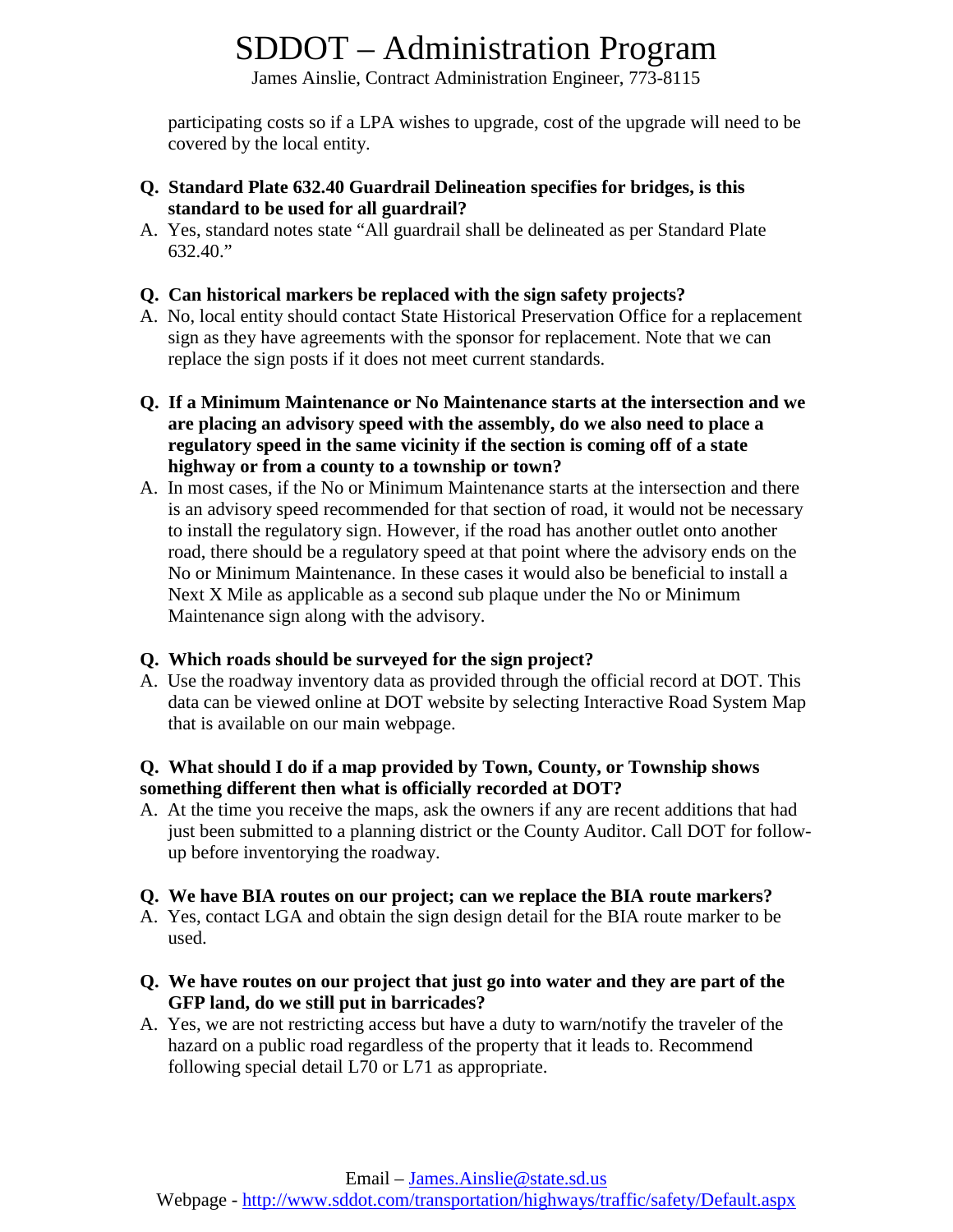James Ainslie, Contract Administration Engineer, 773-8115

- **Q. We have street name signs on state highways that read SD Hwy 109 and SD 109, which is correct?**
- A. SD 109
- **Q. A township is not participating; do we still address bridge signing and street name signs within the township? What about towns?**
- A. Yes, both remain the responsibility of the county to maintain. If the town is incorporated (shows a population on the current state map) then no, they are responsible for bridge and street name signing. If the town is not incorporated, then yes, replace necessary bridge and street name signs.
- **Q. A supplemental sign must match color of the associated sign and there are several of same sign used on a project with different colors (e.g. M5 & M6 series signs) but only one option in the sign inventory, how do we differentiate in the plans?**

A. Yes, the supplemental sign must match the sign they are supplementing so for example, if they are under a white on green guide sign, they also must be white on green. You can add signs to the inventory as you need. For this example, you may want to add a M6-1g and a M6-1w for a black on white supplement and then you can define the totals of each for the contractor.

#### **Q. What is the deal on delineation and object markers?**

A. Since these projects are intended to provide benefit in reducing traffic accidents, it is a requirement of this Traffic Safety Office to implement all low-cost safety improvements where possible. All rural roadways shall receive delineation on the outside radius of curves. Additionally, delineators will also be placed along nonrecoverable slopes that are marked by an object marker. Intersecting roadways (public road that serves three or more residences or serves as a through access) will receive delineation only along a 75' or greater radius of the approach. Object markers will be installed by or in advance of any hazard that is within 10' of the shoulder area. Hazards included pipe equal to or larger than 30" in diameter, steep slopes, trees, drainage devices, boulders and any other fixed object that is not easily removed from the clear zone. Devices that are not crash worthy that are in the clear zone should be removed if possible but at a minimum will need to be marked with an object marker. All delineators and object markers, including end of road markers (Type IV OM's) shall be mounted at 4' from driving surface to bottom of marker using a 1.12 lb/ft uchannel post.

#### **Q. Intersection signing; are large arrows and/or round delineators to be installed in urban locations?**

A. While the typical intersection details show installation of the large arrows and round delineators, both are optional within communities. Both devices are to provide travelers additional data that there is a decision point or simply presence of an intersection and if there are enough other indicators, both should be omitted in urban settings.